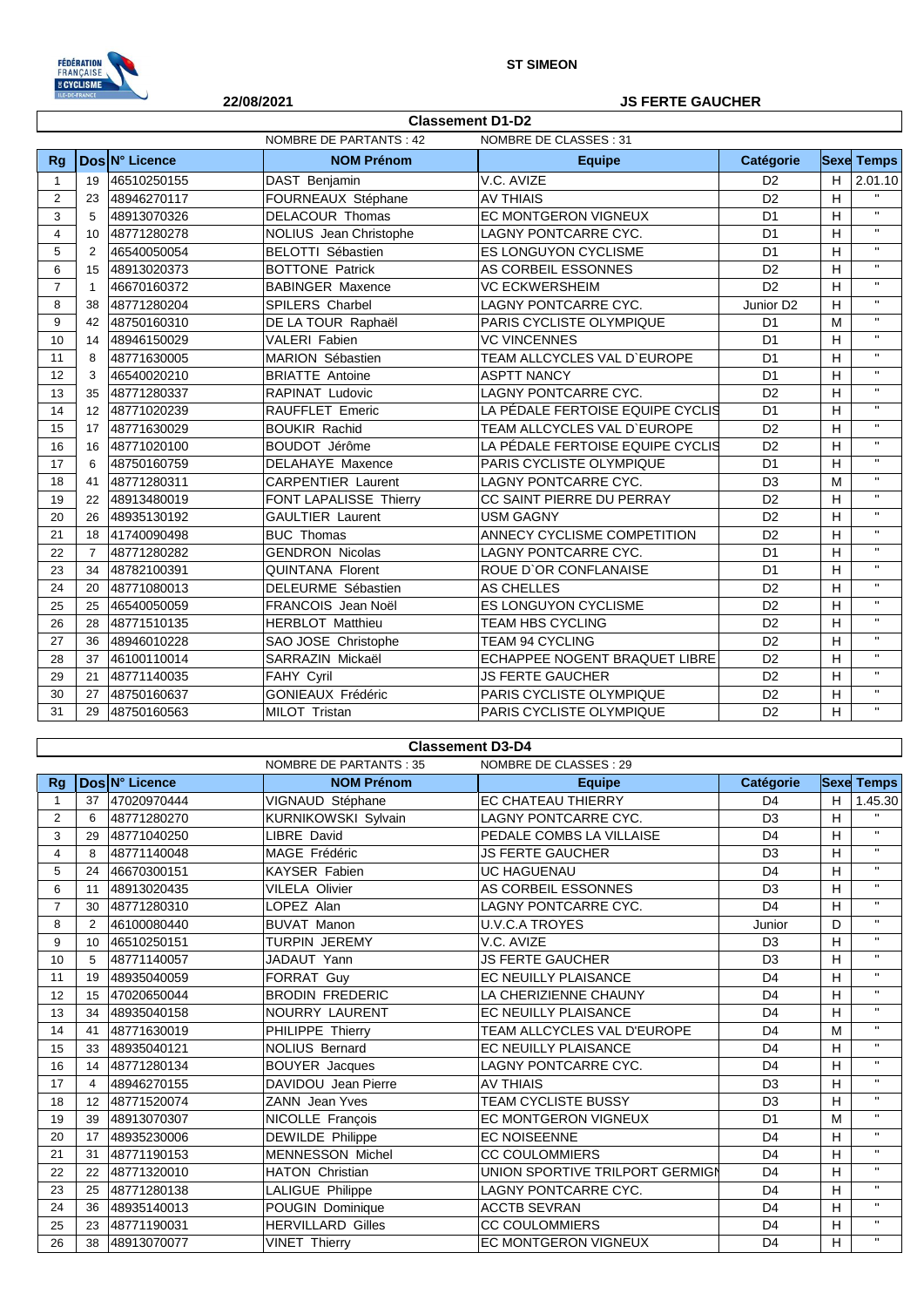| $\sim$ | 48771080126<br>16 | IDA COSTA Fernando                             | <b>IAS CHELLES</b>       | D4 |  |
|--------|-------------------|------------------------------------------------|--------------------------|----|--|
| 28     | 48913020390       | <b>BOTTONE</b><br>Laurv                        | GORBEIL ESSONNES<br>.AS. | D4 |  |
| 29     | 21<br>48946270046 | <b>GONCALVES DA CRUZ Carlo AlberIAV THIAIS</b> |                          | D4 |  |